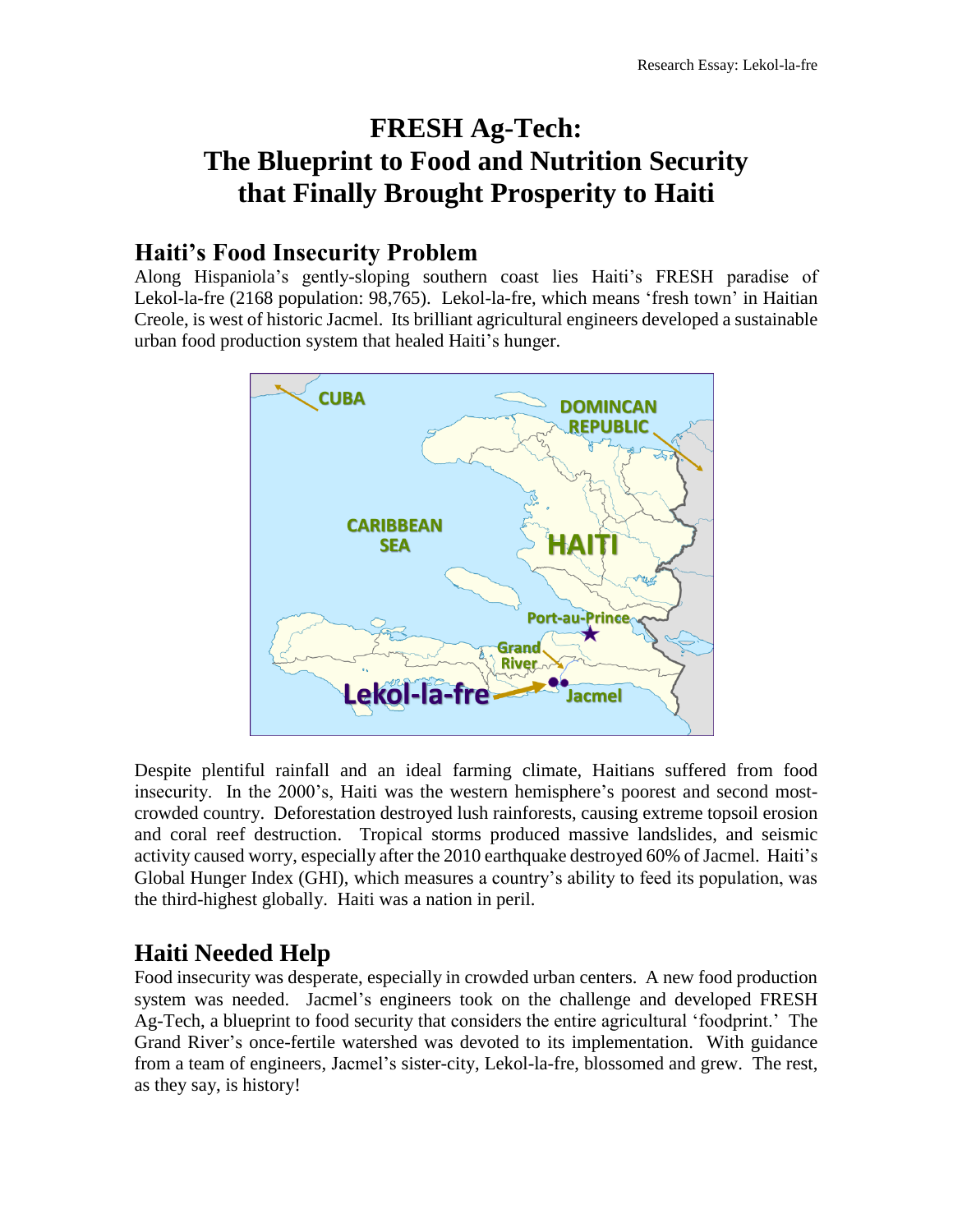## **A FRESH Solution**

Red beans (a vegetable protein) and rice were staples in the 2000's. Haitians, however, enjoyed scarce meat proteins. Before the mid-1980's African swine flu epidemic, pork was favored. Afterward, chicken was a rare treat. Low-fat chicken is well-suited to Haiti's environment and terrain and is high in protein and niacin. Dual-purpose birds, which mature in 8-10 weeks, provide both meat and eggs, while diverse breeds insure sustainability.

Sweet potatoes are native to the Caribbean and popular in Haiti. The root vegetables mature in 8-12 weeks and have a 12-month shelf life when cured. They are high in carbohydrates, fiber, Vitamins A and C, and potassium. Planting several varieties, and rotating with crops such as red beans, assures soil sustainability.

Agricultural engineers maintained resources to supply both chicken and sweet potatoes for Lekol-la-fre's citizens for 4 meals/week (4 servings/chicken and 12 potatoes/plant). To achieve this, FRESH required sustained maintenance of 1,000,000 chickens and 350,000 sweet potato plants.

### **Technology and Infrastructure**

FRESH Ag-Tech is an intersection between sustainable food production and energy selfsufficiency. It is based on AgriTectureTower infrastructure and Waste-to-Energy power systems. FRESH is <u>Fast, Renewable, Ecological, Secure</u>, and Hyperbaric:

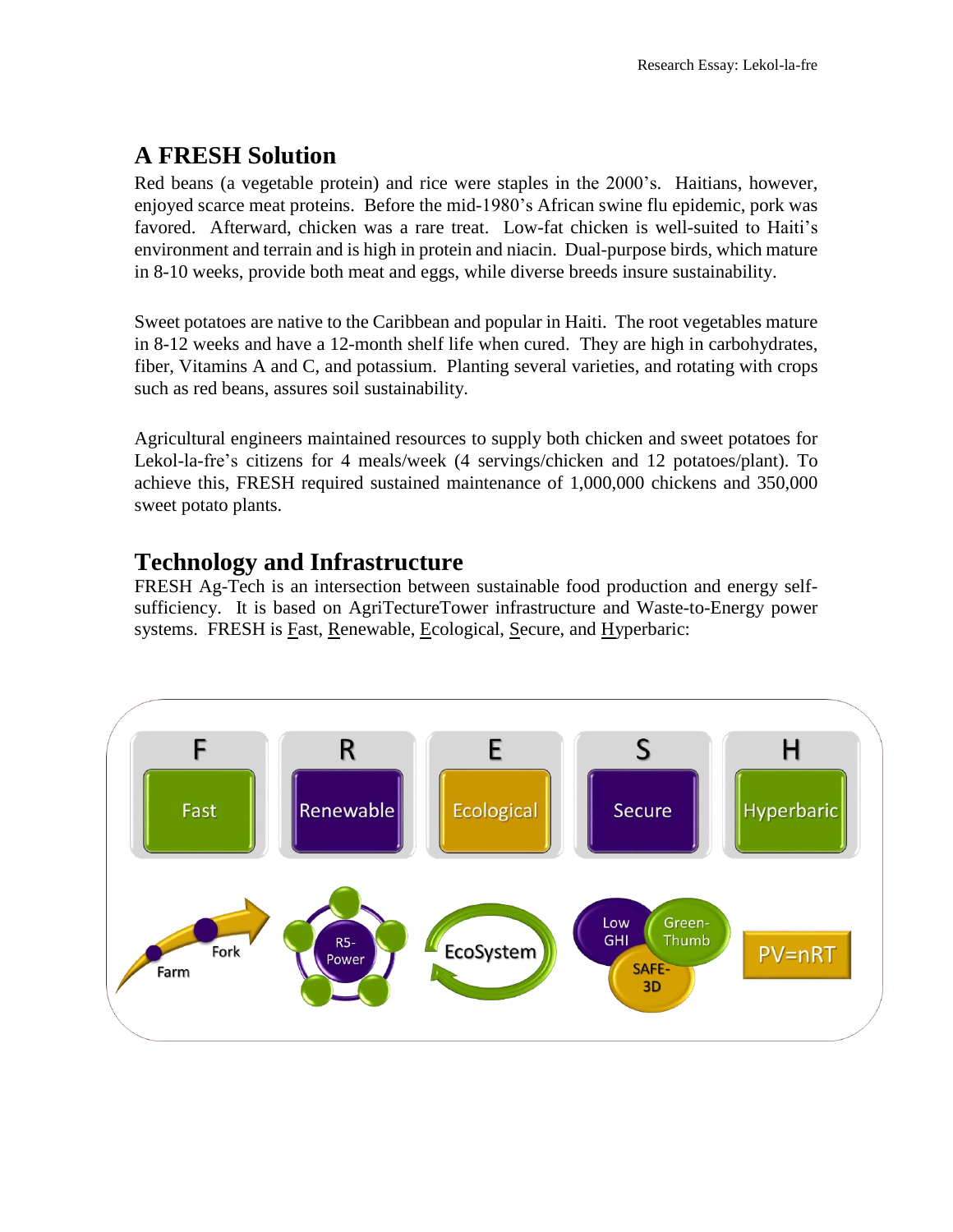FRESH is FAST from farm to fork, since the farm is in Lekol-la-fre! Local production lessens refrigeration needs and reduced transportation costs means more affordable food. HydroHyperLoop moves people and cargo, including food and water, throughout Lekol-la-fre and beyond.

FRESH is RENEWABLE. R5-Power provides Reliable, Revenue from Robust, Redundant, and Renewable energy sources. Osmotic, piezoelectric, wind, and space-based solar energy are harvested. Waste-to-Energy biogas is also generated below AgriTectureTowers. Chicken and vegetable waste is anaerobically digested to produce electrical and thermal power!

Waste-to-Energy is part of FRESH's ECOLOGICAL closed-loop ecosystem. Manure is converted to energy and fertilizes loamy soil that grows sweet potatoes. Soil is enhanced by composted vegetable stems and leaves, which are also a major food source for the chickens.



High GHI levels are history since FRESH is SECURE. SAFE-3D infrastructure, which is based on 3D-printed, graphene and biopolymer-based Seismic Activity Foundation Enhancement, improves structural stability and eliminates earthquake concerns. Tripleredundant IntelliTrellis controls and GreenThumb holographic communicators also provide utility and communication security.

Finally, FRESH is HYPERBARIC. At constant volume and temperature, the Ideal Gas Law (*PV=nRT*) shows that increased pressure allows for increased oxygen. Due to higher than atmospheric oxygen concentrations, Hyperbaric AgriTectureTower environments increase crop yields, and livestock stay healthier!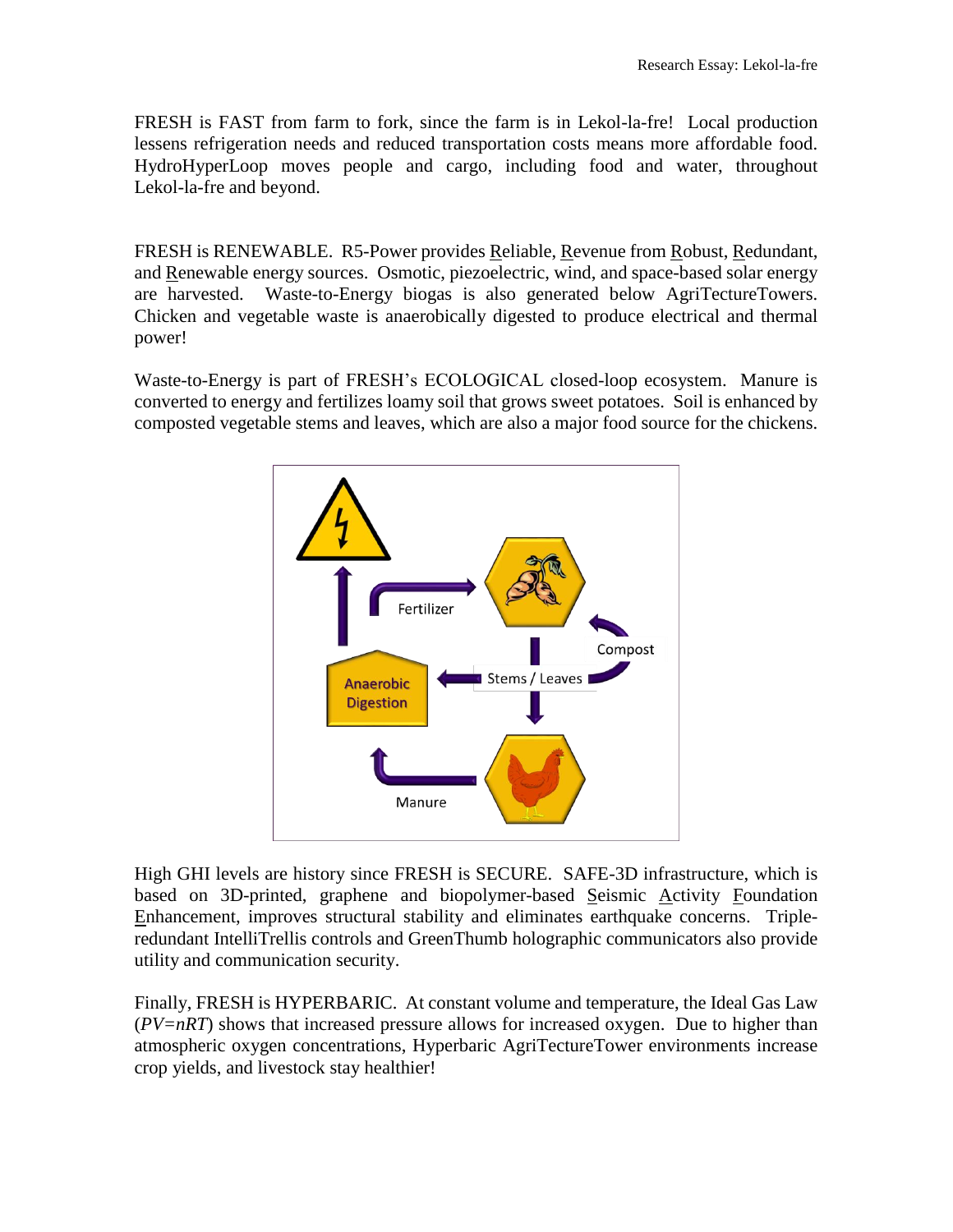# **Key Elements**

Chicken and sweet potatoes are well-suited to Haiti's climate. Their selection considered water, air quality, space, feed/soil nutrients, and energy requirements. Light-filtering, active-membrane walls and magenta LED's provide plentiful light to AgriTectureTower growing environments.

Inputs to produce one kilogram of the meat proteins considered for FRESH are provided below. Sweet potato inputs are also shown.

| Food<br>Source    | Water<br>(liters) | <b>Air Quality</b><br>$(kg$ -CO <sub>2</sub> ) | Space<br>(m <sup>2</sup> ) | Feed /<br><b>Nutrients</b><br>(kg) | <b>Energy</b><br>(kW-hr/kg) |
|-------------------|-------------------|------------------------------------------------|----------------------------|------------------------------------|-----------------------------|
| <b>Beef</b>       | 15,500            | 27                                             | 192                        | 46                                 | 32                          |
| $\bar{x}$<br>Pork | 4,800             | 12                                             | 100                        | 21                                 | 14                          |
| Chicken           | 3,900             | 7                                              | 64                         | 12                                 | $\overline{4}$              |
| Sweet<br>Potato   | 1,000             | 3                                              | 4                          | 2                                  | $\leq 1$                    |

## **FRESH is Energy Efficient**

As indicated above, chicken production is 8-times more energy efficient than beef. AgriTectureTower Waste-to-Energy biogas systems convert 750 annual tons of waste from sustained maintenance of 1,000,000 chickens to 100 MW-hr electricity. This is enough to power Lekol-la-fre's homes and businesses. A revenue stream is created from an additional 100 MW-hr produced from other renewable sources.

## **Benefits, Risks and Tradeoffs**

Due to FRESH, Lekol-la-fre is a leader in life expectancy. Residents enjoy abundant supplies of nutritious food. Additional benefits include secure, diverse employment and world-class educational opportunities.

Sustainability risks were eliminated through varied chicken breeds and multiple sweet potato strains. Climate-controlled, weather-independent AgriTectureTowers eliminate chemical herbicide and pesticide needs. Waste-to-Energy systems prevent runoff issues. SAFE-3D also insures stability of infrastructure during earthquakes.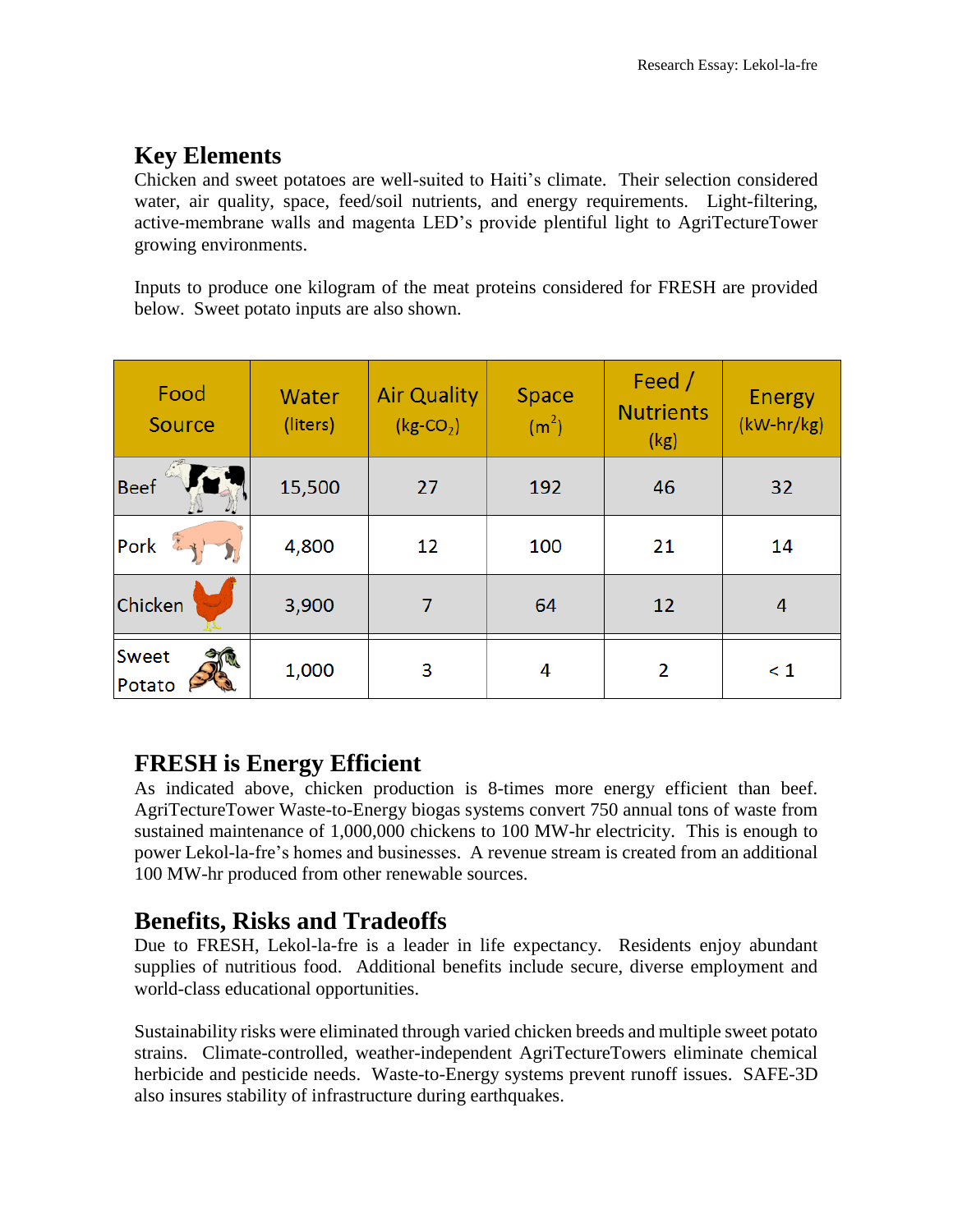Tradeoffs during FRESH's implementation were few. Maintenance and funding cost concerns from Lekol-la-freians were addressed by presenting long-term benefits:

- Better nutrition and environmental conditions improved overall health.
- FRESH paid for itself within 18 months due to revenue from surplus R5-Power production.
- Besides chicken and sweet potatoes, FRESH produces other meat proteins and vegetables, including vegetarian-friendly proteins.

### **Engineers Made FRESH Work**

- Architectural engineers developed Hyperbaric AgriTectureTowers.
- Civil engineers implemented the system on time and within budget.
- Biological engineers insured livestock well-being.
- Controls engineers developed IntelliTrellis control systems and GreenThumb communicators.
- Electrical engineers developed R5-Power sources.
- Transportation engineers created HydroHyperLoop transport.

Agricultural and bioenergy engineers were most crucial to implementing Haiti's food security solution. Agricultural engineers developed FRESH Ag-Tech, a blueprint to sustainable urban food production. Using a closed-loop ecosystem, bioenergy engineers created renewable energy from agricultural waste to power Haiti's future.

FRESH Ag-Tech: implemented by exceptional engineers to feed your world!

Text without Title: 926 Words 4 Graphics:  $11 + 15 + 7 + 39 = 72$  Words Total:  $926 + 72 = 998$  Words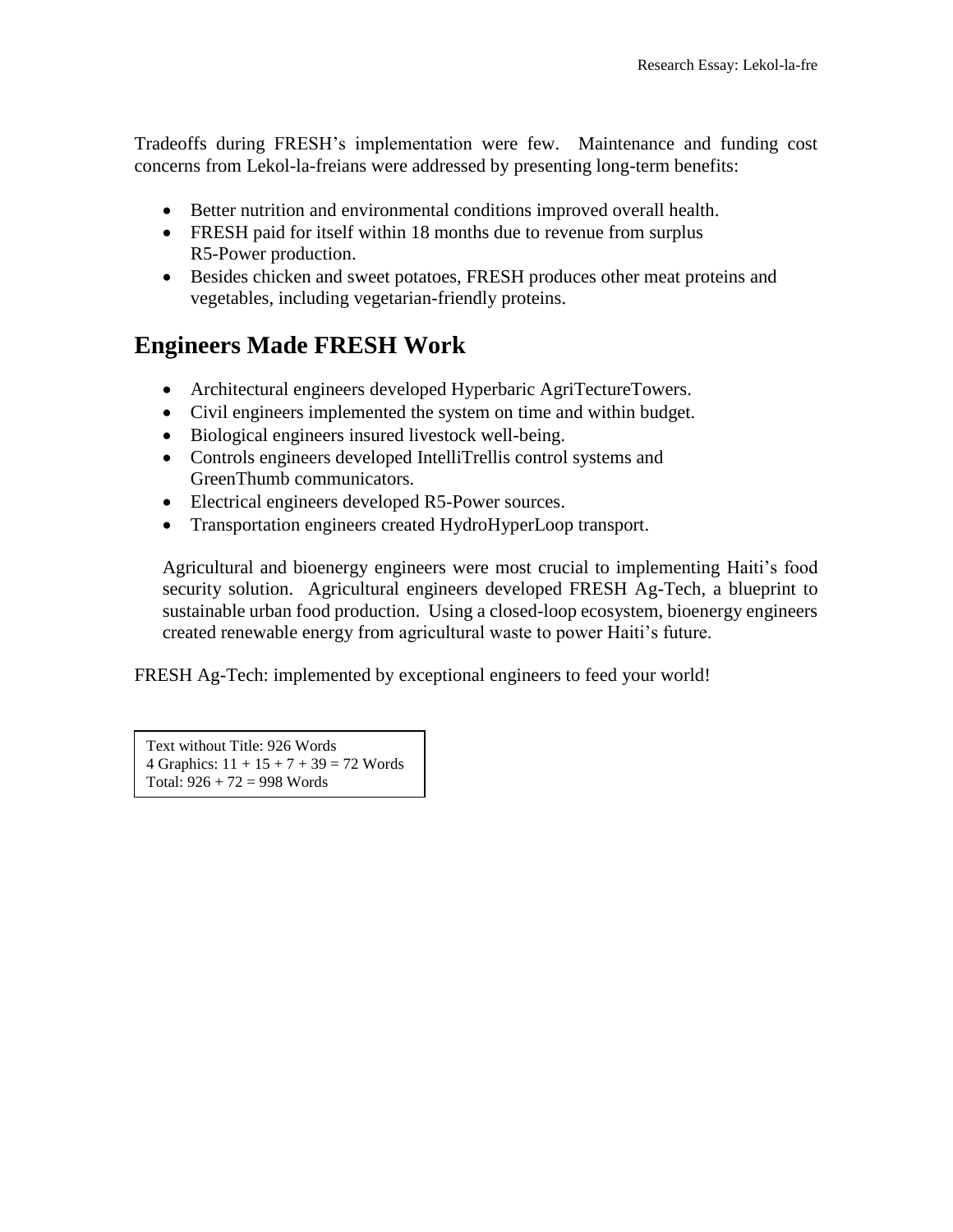#### **References**

- "2012 Global Hunger Index." *International Food Policy Research Institute (IFPRI)*. N.p., 11 Oct. 2012. Web. 25 Nov. 2014. <http://www.ifpri.org/ghi/2012>.
- "2013 Global Hunger Index Country Case Study: Haiti." *International Food Policy Research Institute*. N.p., 10 Oct. 2013. Web. 05 Nov. 2014. <http://www.ifpri.org/publication/2013-global-hungerindex-country-case-study-haiti>
- "3D City Farms: 5 Urban Design Proposals for Green Towers." *WebUrbanist*. N.p., n.d. Web. 05 Nov. 2014.  $\langle$ http://weburbanist.com/2008/03/30/5-urban-design-proposals-for-3d-city-farms-sustainableecological-and-agricultural-skyscrapers/>
- Addison, Keith. "City Farms." *Journey to Forever*. N.p., n.d. Web. 05 Nov. 2014. <http://journeytoforever.org/cityfarm.html>
- Alter, Lloyd. "Energy Required to Produce a Pound of Food." *TreeHugger*. MNN Holding Company, LLC. 02 Mar. 2010. Web. 06 Nov. 2014. <http://www.treehugger.com/green-food/energy-required-toproduce-a-pound-of-food.html>
- "Behind Haiti's Hunger." *Ayiti Kale Je - Haiti Grassroots Watch - Haïti Veedor - 36\_3\_eng*. 10 Oct. 2013. Web. 05 Nov. 2014. <http://haitigrassrootswatch.squarespace.com/haiti-grassroots-watchengli/2013/10/8/behind-haitis-hunger.html>
- Bilton, Peter. "Salicornia or Glasswort: Its Nutrition and Gastronomical Uses." *All Articles RSS*. N.p., n.d. Web. 25 Nov. 2014. <https://food-nutrition.knoji.com/salicornia-or-glasswort-its-nutrition-andgastronomical-uses/>.
- Butz, Stephen, *Energy and Agriculture: Science, Environment, and Solutions,* Independence, KY: Cengage Learning. 2014. Print.
- "Calculating the Carbon Footprint." *Materials Today* 11.3 (2008): 61. *Carbon Footprint*. University of Michigan. Web. 06 Nov. 2014. <http://css.snre.umich.edu/css\_doc/CSS09-05.pdf>
- Casey, Tina. "Giant Solar Battery Made Of Salt (Almost) Ready To Charge Up." *CleanTechnica*. N.p., 14 Feb. 2014. Web. 05 Nov. 2014. <http://cleantechnica.com/2014/02/14/crescent-dunes-ready-tocharge-up-solar-salt-battery/>
- Casey, Tina. "New 3D-Printed Battery Packs Graphene Punch." *CleanTechnica*. 25 Oct. 2014. N.p., Web. 25 Nov. 2014. <http://cleantechnica.com/2014/10/25/new-3d-printed-battery-packs-graphene-punch/>.
- "Chicken Manure Frye Poultry." *Coaltec Energy*, N.p., n.d. Web. 05 Nov. 2014. <http://www.coaltecenergy.com/projects/chicken-manure/>
- Clark, Dean. "Salt Power: Norway Project Gives Osmotic Energy a Shake." *National Geographic*. National Geographic Society, 07 Jan. 2013. Web. 25 Nov. 2014. <http://news.nationalgeographic.com/news/energy/2013/01/130107-osmotic-energy-norway/>.
- Clay, Jayson. "Local Farms are Vital to Communities, But We Shouldn't Dismiss Larger Ones." *Guardian Professional*, N.p., 10 Feb. 2012. Web. 06 Nov. 2014. <http://www.theguardian.com/sustainablebusiness/local-farmers-sustainable-food-production>
- "Climate and Environmental Impacts." *Environmental Working Group Meat Eaters Guide: Report.* N.p., n.d. Web. 25 Nov. 2014. <http://www.ewg.org/meateatersguide/a-meat-eaters-guide-to-climate-changehealth-what-you-eat-matters/climate-and-environmental-impacts/>.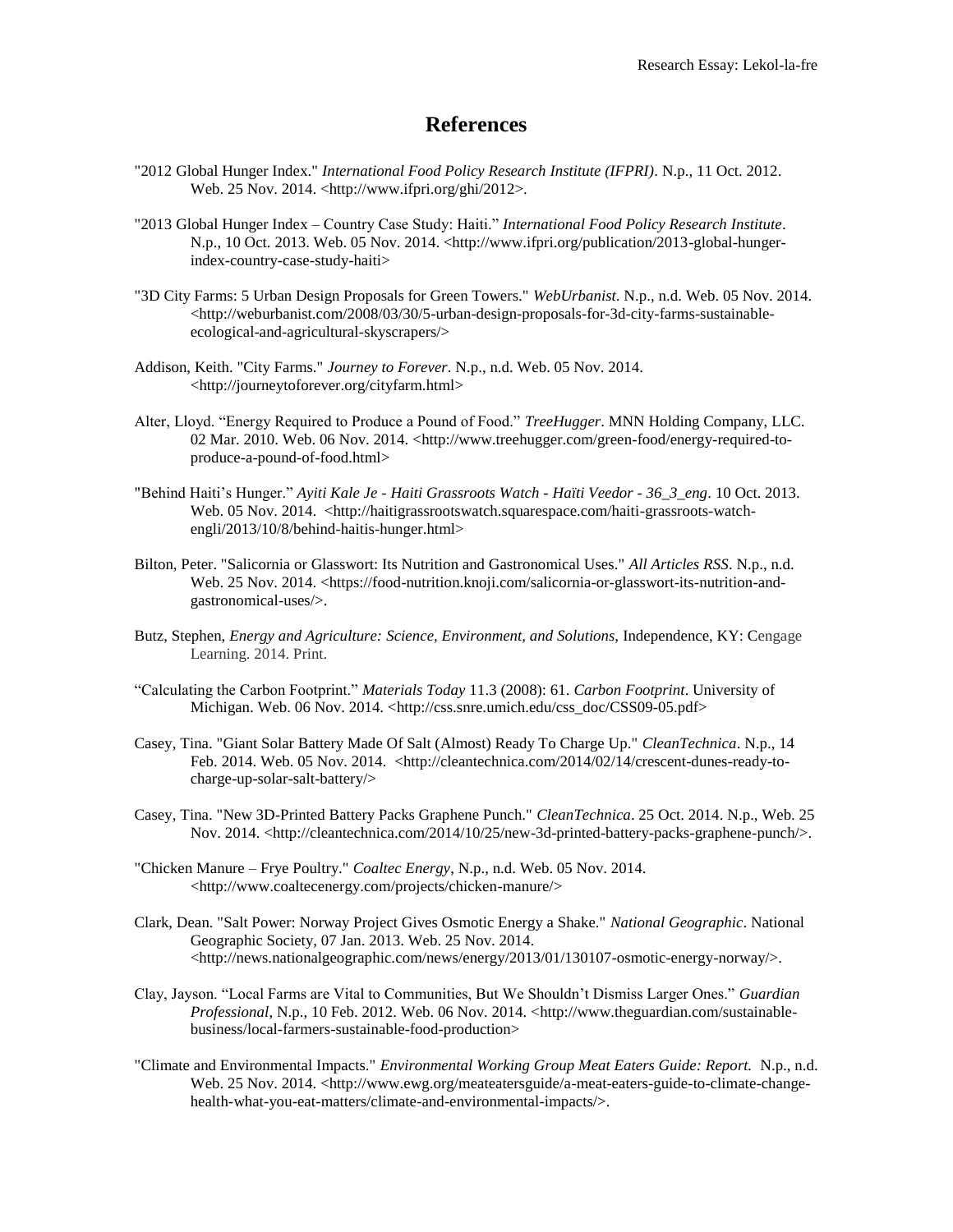- "Concentrating Solar Power (CSP) Technology." *Solar Energy Development Programmatic EIS*. N.p., n.d. Web. 05 Nov. 2014. <http://solareis.anl.gov/guide/solar/csp/>
- Fang, Janet. "Saltwater-cooled Greenhouse Grows Crops in the Sahara." *SmartPlanet*. N.p., 11 Nov. 2013. Web. 05 Nov. 2014. <http://www.smartplanet.com/blog/bulletin/saltwater-cooled-greenhousegrows-crops-in-the-sahara/>
- "Feeding the Cities: Is Urban Agriculture the Future of Food Security?" *Future Directions International*, N.p., 01 Nov. 2013. Web. 05 Nov. 2014. <http://www.futuredirections.org.au/publications/foodand-water-crises/1406-feeding-the-cities-is-urban-agriculture-the-future-of-food-security.html>
- "Fuel from Chicken Feathers?" *Alternative Energy News*, N.p., 22 Mar. 2010. Web. 05 Nov. 2014. <http://www.alternative-energy-news.info/fuel-from-chicken-feathers/>
- "Graphene Supercapacitors What Are They?" *Graphenea*. N.p., n.d. Web. 25 Nov. 2014. <http://www.graphenea.com/pages/graphene-supercapacitors#.VHT0b9LF-So>.
- Grozdanic, Lidija. "Billboard Produces Drinkable Water from Desert Air in Peru." *Inhabit*. N.p., 17. Apr. 2014. Web. 05 Nov. 2014. <http://inhabitat.com/roadside-billboard-produces-drinkable-water-fromdesert-air-in-peru/>
- Haddad, Lawrence. "Global Hunger Index Launch Uncloaking Hidden Hunger?" *Development Horizons*. N.p., 14 Oct. 2014. Web. 05 Nov. 2014. <http://www.developmenthorizons.com/2014/10/globalhunger-index-2014-uncloaking.html>

Henrickson, Naomi. Personal Interview with Haiti Mission Trip Participant, 04 Nov. 2014.

- Hodson, Hal. "Giant Solar Farm Uses Molten Salt to Keep Power Coming." *New Scientist*. N.p., 23 Apr. 2014. Web. 05 Nov. 2014. <http://www.newscientist.com/article/mg22229654.100-giant-solarfarm-uses-molten-salt-to-keep-power-coming.html>
- Hoekstra, A.Y., and Chapagain, A.K. "Globalization of Water: Sharing the Planet's Freshwater Resources." *Blackwell Publishing*. 2008. Web. 06 Nov. 2014. <http://www.waterfootprint.org/downloads/WaterFootprintGrowingCrops.jpeg>
- Lee, Dongjin, Jinkyu Park, and Jeongwoo Lee. "Vertical Farm." *EVolo Architecture Magazine*, N.p., 30 Mar. 2011. Web. 05 Nov. 2014. <http://www.evolo.us/architecture/vertical-farm-2/>
- Lott, Melissa C. "10 Calories In, 1 Calorie Out The Energy We Spend on Food." *Plugged In.* Scientific American Blog Network, 11 Aug. 2011. Web. 05 Nov. 2014.  $\langle$ http://blogs.scientificamerican.com/plugged-in/2011/08/11/10-calories-in-1-calorie-out-theenergy-we-spend-on-food/>
- Manchon, Marta Gomez. "How Can We Face the Sustainable Food Production Challenge?" *EOI Blogs – Marta Gomez Manchon*. N.p., 28 Feb. 2014. Web. 06 Nov. 2014.  $\langle$ http://www.eoi.es/blogs/martagomezmanchon/2014/02/28/how-can-we-face-the-sustainable-foodproduction-challenge/>
- "Molten Salt Solar Reactor Approved by California." *Curious Cat Science and Engineering Blog*. N.p., 18 Dec. 2010. Web. 05 Nov. 2014. <http://engineering.curiouscatblog.net/2010/12/18/molten-saltsolar-reactor-approved-by-california/>
- Nguyen, Tuan. "New Invention Turns Building Rooftops into Wind Farms." *SmartPlanet*. N.p., 16 May 2011. Web. 25 Nov. 2014. <http://www.smartplanet.com/blog/thinking-tech/new-invention-turnsbuilding-rooftops-into-wind-farms/>.